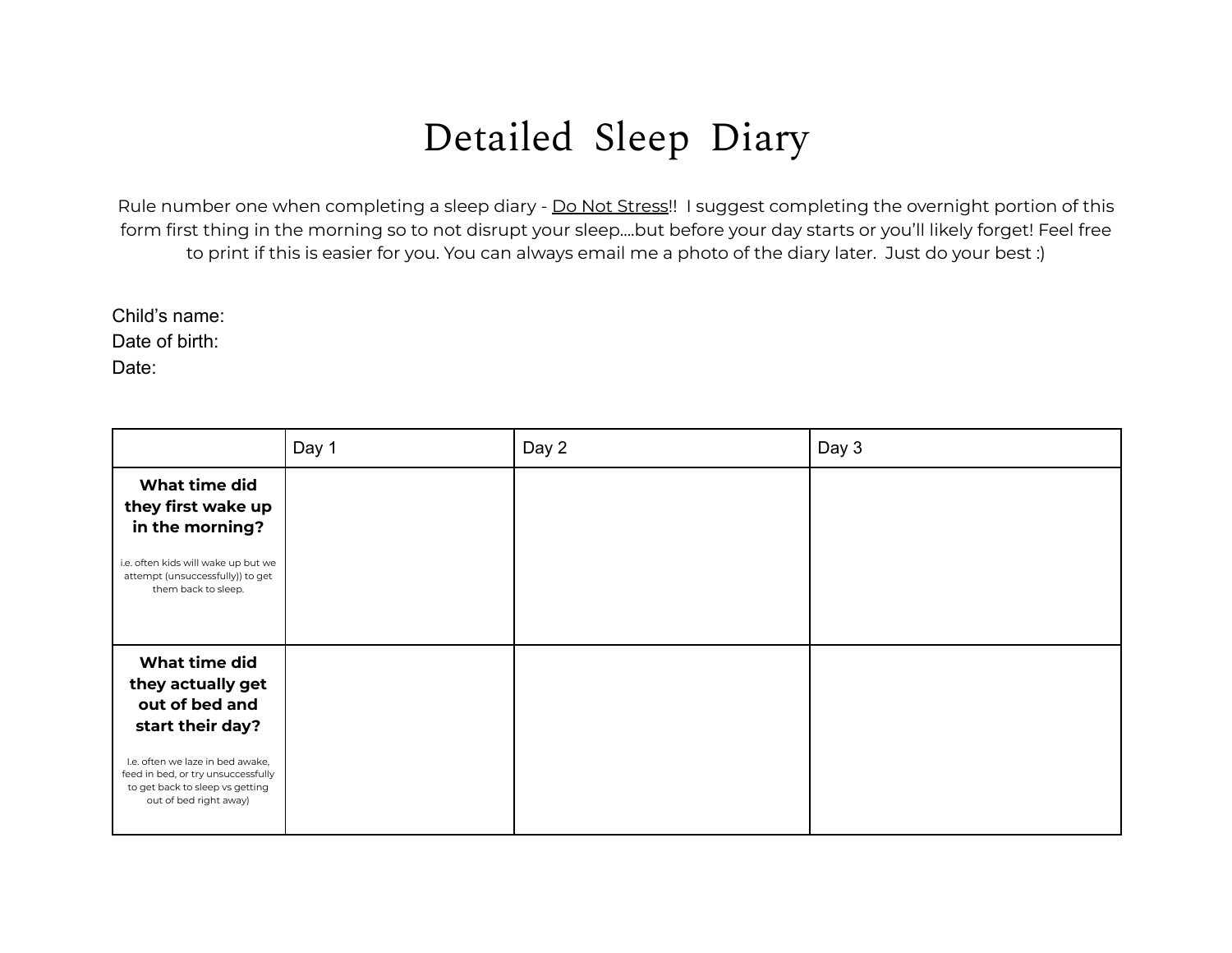| What was the start<br>time for each nap?<br>How long did they<br>sleep for during<br>each nap? (mins) |  |  |
|-------------------------------------------------------------------------------------------------------|--|--|
| <b>AND</b><br><b>What happened?</b>                                                                   |  |  |
| Total day sleep?                                                                                      |  |  |
| What time did                                                                                         |  |  |
| they go to bed?<br>(i.e. the time you actively started<br>trying to get them to sleep                 |  |  |
| What time did<br>they fall asleep?                                                                    |  |  |
| How long did it<br>take for them to<br>fall asleep?                                                   |  |  |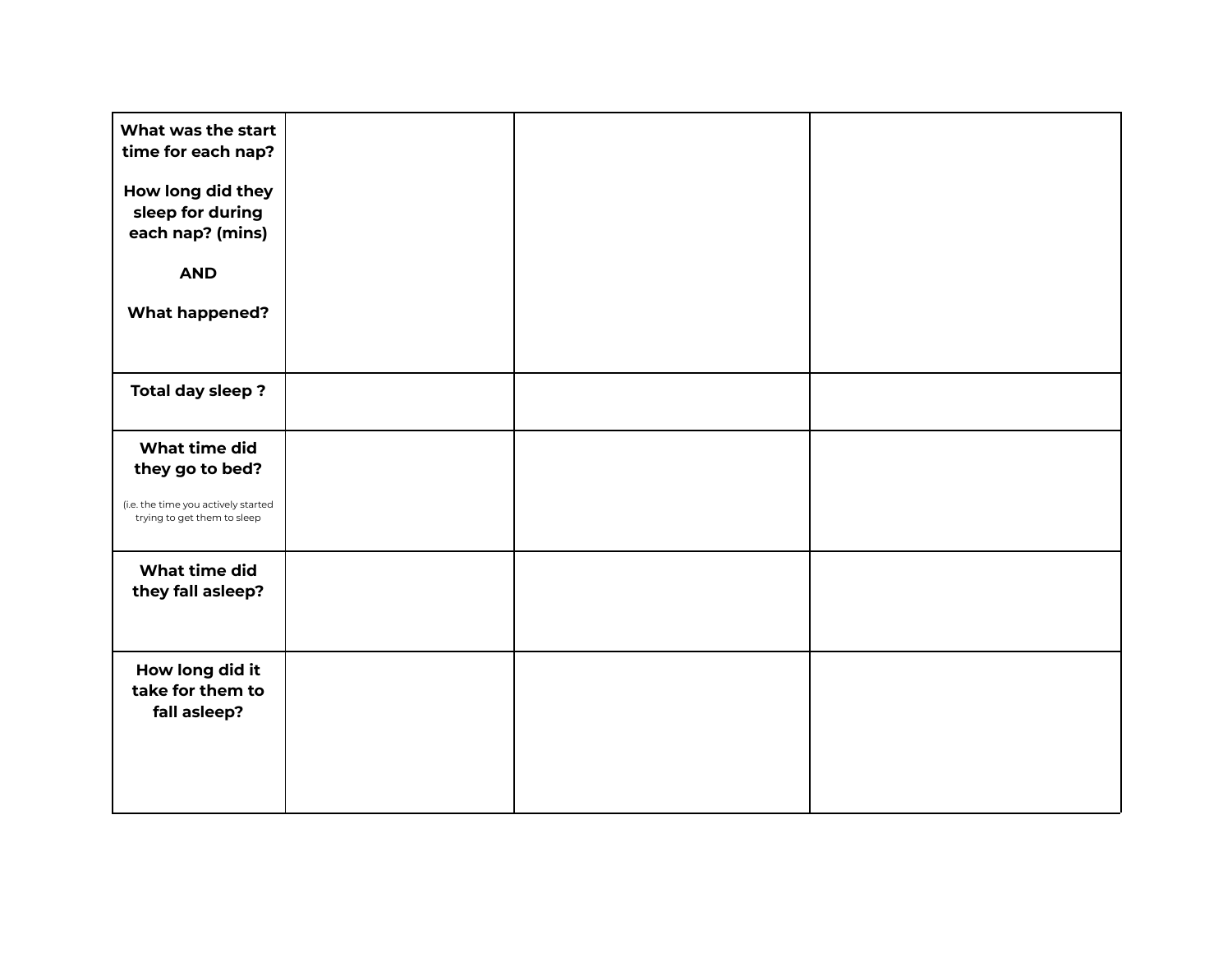| What time did<br>parents go to<br>sleep?                                                                         |  |  |
|------------------------------------------------------------------------------------------------------------------|--|--|
| What was the start<br>time of each night<br>time / overnight<br>waking?                                          |  |  |
| How long were<br>they awake for<br>each waking?<br>(mins)                                                        |  |  |
| <b>AND</b><br><b>What happened?</b>                                                                              |  |  |
|                                                                                                                  |  |  |
| What time was the<br>final awakening?                                                                            |  |  |
| (hint: this is the time<br>they woke up in the<br>morning and will be<br>carried over to the next<br>day's data) |  |  |
| Time spent awake<br>overnight?                                                                                   |  |  |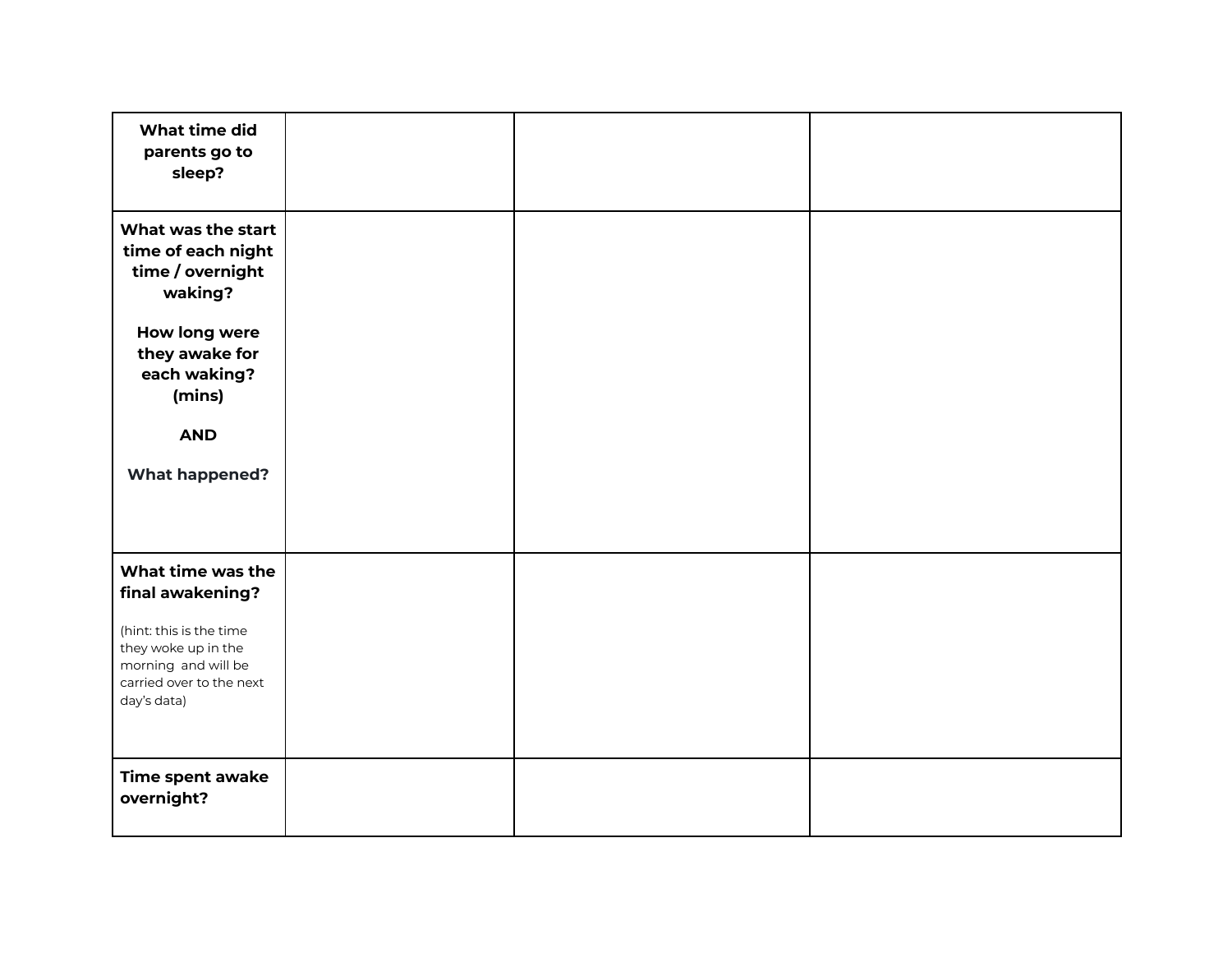| Please add up the time<br>spent awake overnight<br>from first falling asleep<br>until the final wake up                                                                          |  |  |
|----------------------------------------------------------------------------------------------------------------------------------------------------------------------------------|--|--|
| <b>Total overnight</b><br>sleep?                                                                                                                                                 |  |  |
| Subtract the time spent<br>awake at night/<br>overnight from the time<br>spent sleeping                                                                                          |  |  |
| <b>Total 24 hour sleep</b>                                                                                                                                                       |  |  |
| Add up the day and<br>night sleep                                                                                                                                                |  |  |
| Anything else you<br>want me to know?                                                                                                                                            |  |  |
| (i.e. Were they difficult to<br>settle? Were they fussy?<br>Any medical concerns?<br>Was it a busy or unusual<br>day? Did they sleep in a<br>different space from<br>usual? etc) |  |  |

## Thank you!